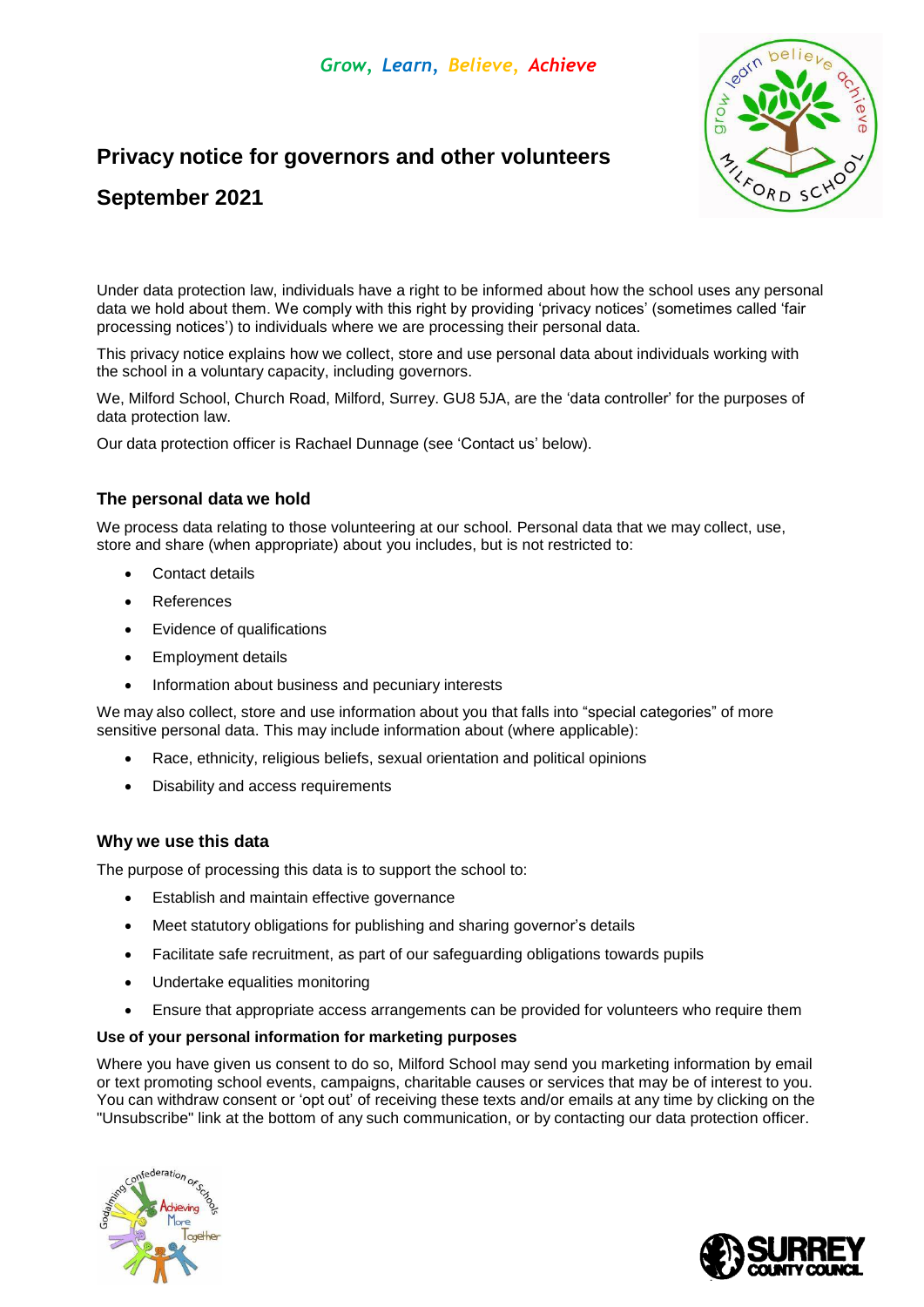# *Grow, Learn, Believe, Achieve*

# **Our lawful basis for using this data**

We only collect and use personal information about you when the law allows us to. Most commonly, we use it where we need to:

- Comply with a legal obligation
- Carry out a task in the public interest

Less commonly, we may also use personal information about you where:

- You have given us consent to use it in a certain way
- We need to protect your vital interests (or someone else's interests)

Where you have provided us with consent to use your data, you may withdraw this consent at any time. We will make this clear when requesting your consent, and explain how you go about withdrawing consent if you wish to do so.

Some of the reasons listed above for collecting and using personal information about you overlap, and there may be several grounds which justify our use of your data.

# **Collecting this information**

While the majority of the information we collect from you is mandatory, there is some information that you can choose whether or not to provide to us.

Whenever we seek to collect information from you, we make it clear whether you must provide this information (and if so, what the possible consequences are of not complying), or whether you have a choice.

## **How we store this data**

Personal data is stored in accordance with our data protection policy.

We maintain a file to store personal information about all volunteers. The information contained in this file is kept secure and is only used for purposes directly relevant to your work with the school.

When your relationship with the school has ended, we will retain and dispose of your personal information in accordance with our record retention schedule.

If you would like to see a copy of our records retention schedule please contact our Responsible Person in *school, Lorraine Breen, on 01483 422087 or by email at [finance@milford.surrey.sch.uk](mailto:finance@milford.surrey.sch.uk)*

## **Data sharing**

We do not share information about you with any third party without your consent unless the law and our policies allow us to do so.

Where it is legally required, or necessary (and it complies with data protection law) we may share personal information about you with:

- *Government departments or agencies – to meet our legal obligations to share information about governors/trustees*
- *Our local authority – to meet our legal obligations to share certain information with it, such as details of governors*
- *Suppliers and service providers – to enable them to provide the service we have contracted them for, such as governor/trustee support*
- *Professional advisers and consultants*
- *Employment and recruitment agencies*
- *Police forces, courts*